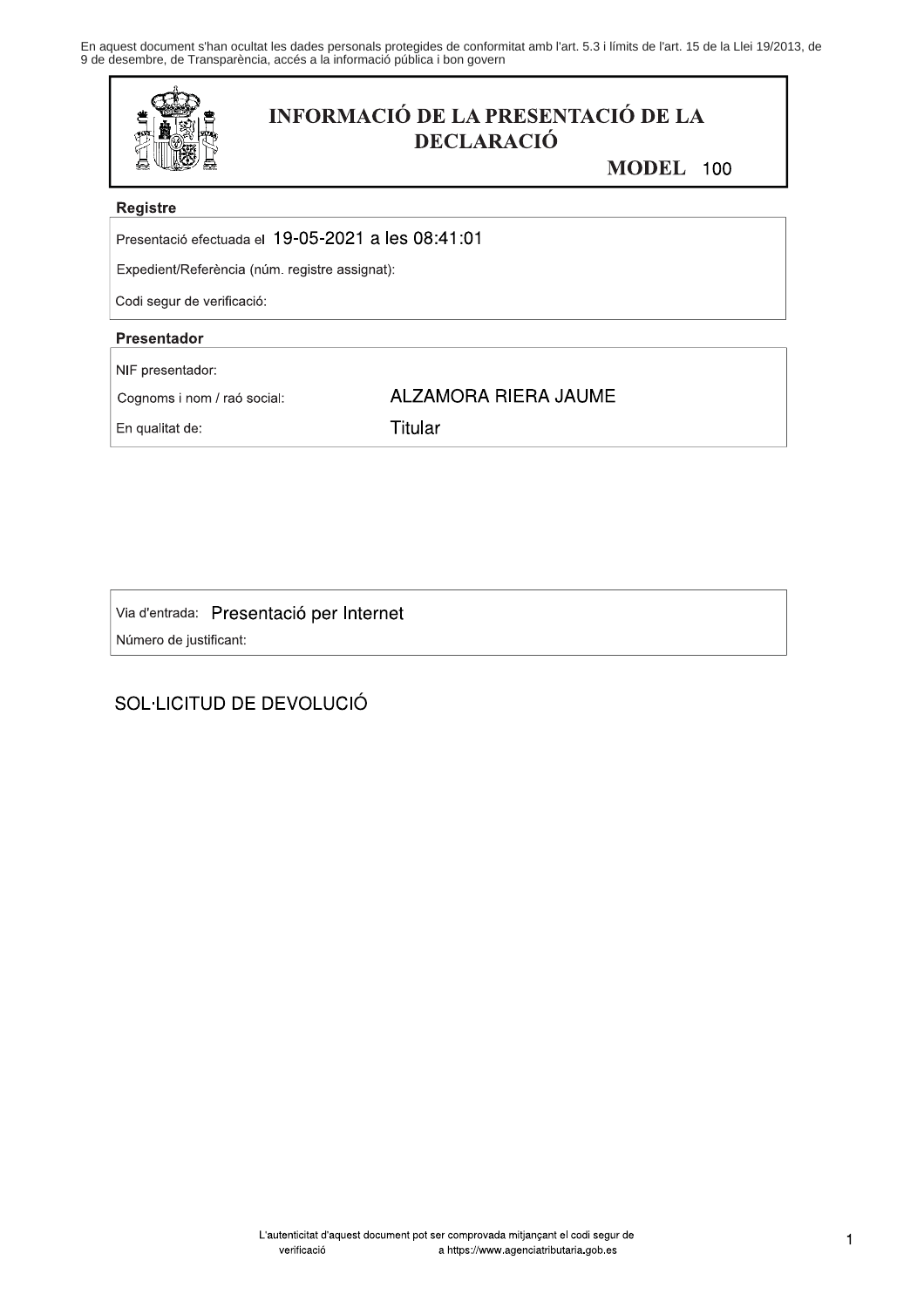| Agència Tributària<br>Impost sobre la renda de les persones físiques<br>Telèfon: 901 33 55 33<br>2020<br>www.agenciatributaria.es                                                                                                                                                                                                                                                                                                                               | Pàgina 1                                           |  |  |  |  |
|-----------------------------------------------------------------------------------------------------------------------------------------------------------------------------------------------------------------------------------------------------------------------------------------------------------------------------------------------------------------------------------------------------------------------------------------------------------------|----------------------------------------------------|--|--|--|--|
| Primer declarant i cònjuge, en cas de matrimoni no separat legalment                                                                                                                                                                                                                                                                                                                                                                                            |                                                    |  |  |  |  |
| <b>Primer declarant</b>                                                                                                                                                                                                                                                                                                                                                                                                                                         |                                                    |  |  |  |  |
| $(01)$ NIF<br>Cognoms i nom ALZAMORA RIERA JAUME<br>$_{(02)}$                                                                                                                                                                                                                                                                                                                                                                                                   |                                                    |  |  |  |  |
| Estat civil (el 31-12-2020)<br>Divorciat/ada o<br>Sexe del primer declarant:<br>Solter/a<br>Casat/ada<br>Viudo/a<br>separat/ada legalment<br>Data de naixement<br>H: home<br>(06)<br>(07)<br>(08)<br>[09]<br>(10)<br>(دق)н<br>09/08/197<br>D: dona<br>(11)<br>.<br>(12)                                                                                                                                                                                         |                                                    |  |  |  |  |
| Cònjuge (les dades identificatives del cònjuge són obligatòries en cas de matrimoni no separat legalment)                                                                                                                                                                                                                                                                                                                                                       |                                                    |  |  |  |  |
| (13) NIF<br>(14)<br>Cognoms i nom                                                                                                                                                                                                                                                                                                                                                                                                                               |                                                    |  |  |  |  |
| Data de naixement del<br>Grau de discapacitat<br>del cònjuge. Clau<br>Sexe del cònjuge:<br>cònjuge<br>H: home<br>(60)<br>59<br>(61)<br>D: dona<br>62<br>(64)<br>Conjuge no resident que resideix en un país de la UE o de l'EEE, i s'aplica la deducció per unitats familiars formades per residents fiscals a la UE o de l'EEE<br>(43)<br>Si el domicili està situat a l'estranger indiqueu el país de residència a la UE o de l'EEE el 2020 (excepte Espanya) |                                                    |  |  |  |  |
| Comunitat o Ciutat Autònoma de residència en l'exercici 2020                                                                                                                                                                                                                                                                                                                                                                                                    |                                                    |  |  |  |  |
|                                                                                                                                                                                                                                                                                                                                                                                                                                                                 | (70)04                                             |  |  |  |  |
| Opció de tributació                                                                                                                                                                                                                                                                                                                                                                                                                                             |                                                    |  |  |  |  |
| Atenció: només poden optar pel règim de tributació conjunta els contribuents integrats en una unitat familiar.                                                                                                                                                                                                                                                                                                                                                  | $\overline{\textcircled{\scriptsize{68}}}$<br>(69) |  |  |  |  |
| Meritació                                                                                                                                                                                                                                                                                                                                                                                                                                                       |                                                    |  |  |  |  |
| Atenció: aquest apartat únicament s'ha d'emplenar en les declaracions individuals de contribuents morts en l'exercici 2020 abans del dia 31 de desembre.<br>Data de defunció<br>(67)                                                                                                                                                                                                                                                                            |                                                    |  |  |  |  |
| Assignació tributària a l'Església catòlica                                                                                                                                                                                                                                                                                                                                                                                                                     |                                                    |  |  |  |  |
| Atenció: aquesta assignació és independent i compatible amb l'assignació tributària a activitats d'interès general considerades d'interès social.<br>(105)<br>Si voleu que es destini un 0,7 per 100 de la quota íntegra al manteniment econòmic de l'Església catòlica, marqueu amb una "X" aquesta casella.                                                                                                                                                   |                                                    |  |  |  |  |
| Assignació de quantitats a activitats d'interès general considerades d'interès social                                                                                                                                                                                                                                                                                                                                                                           |                                                    |  |  |  |  |
| Atenció: aquesta assignació és independent i compatible amb l'assignació tributària a l'Església catòlica.<br>Χ<br>(106)<br>Si voleu que es destini un 0,7 per 100 de la quota íntegra a les activitats previstes en el Reial decret llei 7/2013, de 28 de juny (BOE del 29), marqueu amb una "X" aquesta casella                                                                                                                                               |                                                    |  |  |  |  |
| Representant                                                                                                                                                                                                                                                                                                                                                                                                                                                    |                                                    |  |  |  |  |
| Cognoms i nom o raó social<br>(65) NIF<br>(66)                                                                                                                                                                                                                                                                                                                                                                                                                  |                                                    |  |  |  |  |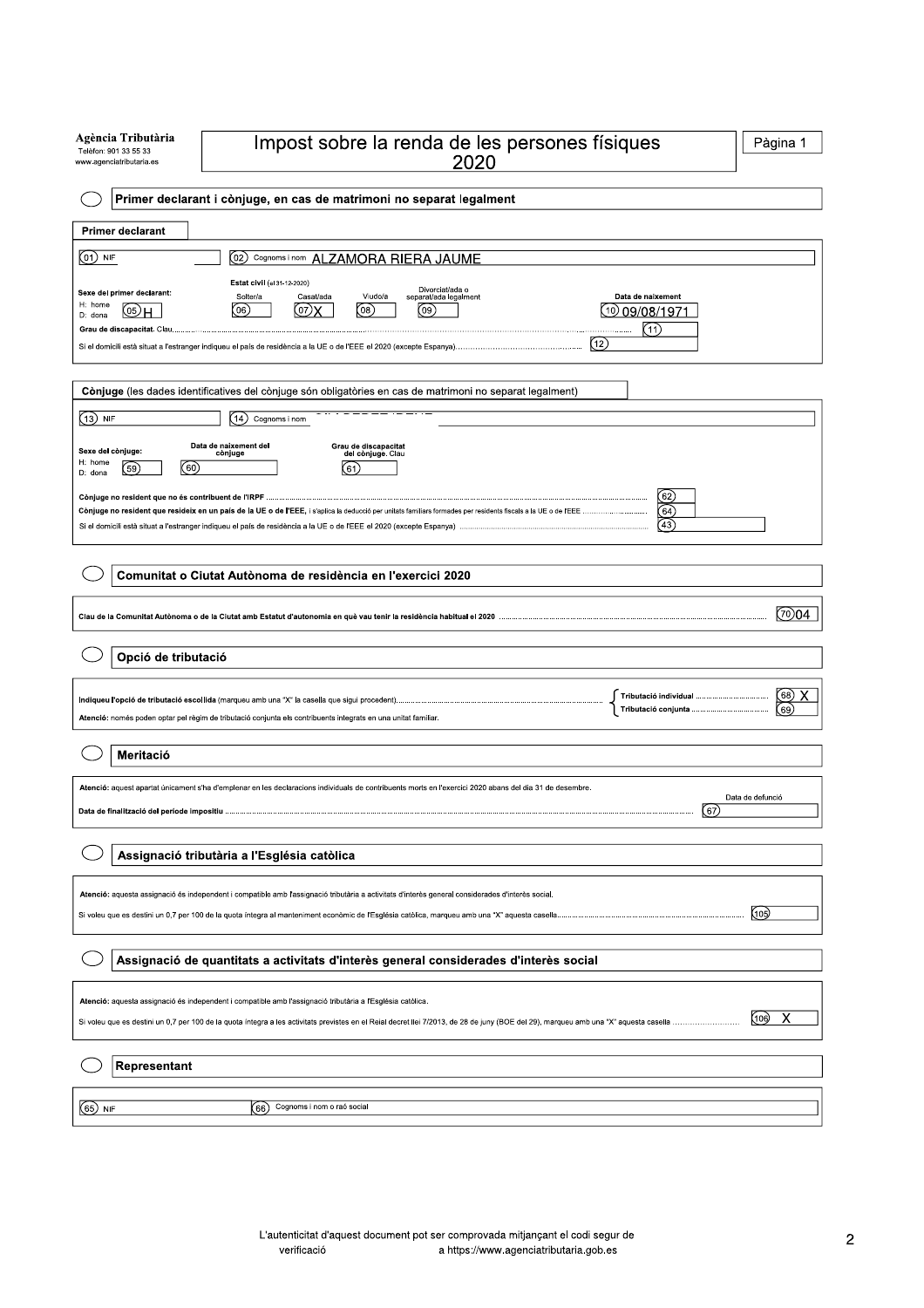### Agència Tributària

Telèfon: 901 33 55 33 www.agenciatributaria.es

## Impost sobre la Renda de les Persones Físiques 2020

#### Rendiments del treball

| Rendiment 1                                                                                                                                                                                                                                                   |                         |
|---------------------------------------------------------------------------------------------------------------------------------------------------------------------------------------------------------------------------------------------------------------|-------------------------|
| Contribuent que obté els rendiments                                                                                                                                                                                                                           | DECLARANT 0001          |
| Retribucions dineràries                                                                                                                                                                                                                                       | 64.480,54 0003          |
| Total d'ingressos íntegres computables $[(03)+(07)+(08)+(09)+(10)-(11)]$                                                                                                                                                                                      | 64.480,54 0012          |
| Cotitzac. Seguretat Social, mutualitat de funcionaris, detraccions drets passius i Col. Orfes ________________                                                                                                                                                | 2.971,49 0013           |
| Quotes satisfetes a sindicats                                                                                                                                                                                                                                 | 90,00 0014              |
|                                                                                                                                                                                                                                                               | 61.419,05 0017          |
| Suma de rendiments nets previs<br><u> Alexandria de la contrada de la contrada de la contrada de la contrada de la contrada de la contrada de la c</u>                                                                                                        | 61.419,05 0018          |
| Altres despeses deduïbles<br><u> 1989 - Johann Stoff, amerikansk politiker (d. 1989)</u>                                                                                                                                                                      | $2.000,00$ $0019$       |
|                                                                                                                                                                                                                                                               | 59.419,05 0022          |
|                                                                                                                                                                                                                                                               | 59.419,05 0025          |
| Béns immobles                                                                                                                                                                                                                                                 |                         |
| RENDES IMMOBLES A DISPOSICIÓ DELS TITULARS, ARRENDATS, CEDITS A TERCERS O AFECTES A AAEE                                                                                                                                                                      |                         |
| Immoble 1                                                                                                                                                                                                                                                     |                         |
| Contribuent titular.                                                                                                                                                                                                                                          | DECLARANT 0062          |
|                                                                                                                                                                                                                                                               | 50,00 0063              |
| Situació.                                                                                                                                                                                                                                                     | 1 0065                  |
| Referència cadastral. <u>Communications de la contrada de la contrada de la contrada de la contrada de la contra</u>                                                                                                                                          | 0066                    |
| Urbana.                                                                                                                                                                                                                                                       | $X$ 0067                |
| <u> 1989 - Johann Stoff, amerikansk politiker (* 1908)</u>                                                                                                                                                                                                    | 0069                    |
| Adreça de l'immoble est al construction de la construction de la construction de la construction de la construction de la construction de la construction de la construction de la construction de la construction de la const<br>Habitatge habitual el 2020. | $X$ 0070                |
| Nre. de dies que l'immoble ha estat habitatge habitual el 2020                                                                                                                                                                                                | 366 0076                |
| Immoble 2                                                                                                                                                                                                                                                     |                         |
| Contribuent titular.                                                                                                                                                                                                                                          | DECLARANT 0062          |
| the control of the control of the control of the control of the control of the control of the control of the control of the control of the control of the control of the control of the control of the control of the control                                 | $100,00$ $\sqrt{0.063}$ |
| Percentatge de propietat.<br>Situació.                                                                                                                                                                                                                        | 1 0065                  |
|                                                                                                                                                                                                                                                               |                         |
|                                                                                                                                                                                                                                                               | 0066<br>$X$ 0067        |
| Urbana.<br>and the control of the control of the control of the control of the control of the control of the control of the                                                                                                                                   |                         |
| Adreça de l'immoble est en entre la construction de la construction de la construction de la construction de l                                                                                                                                                | 0069                    |
| Arrendament.                                                                                                                                                                                                                                                  | $X$ <sub>0075</sub>     |
| NIF de l'arrendatari 1.                                                                                                                                                                                                                                       | 0091                    |
| NIF de l'arrendatari 2.                                                                                                                                                                                                                                       | 0094                    |
| Marqui una "X" si a la casella (094) ha consignat un NIF d'un altre país                                                                                                                                                                                      | $X$ 0095                |
| Data del contracte.<br>the control of the control of the control of the control of the control of                                                                                                                                                             | 01/01/2019 0093         |
| Marqui X si l'arrendament té dret a reducció<br>the contract of the contract of the contract of the contract of the contract of the contract of the contract of                                                                                               | X 0100                  |
| Nre. de dies que l'immoble ha estat arrendat                                                                                                                                                                                                                  | 366 0101                |
| Ingressos íntegres computables de capital immobiliari.<br><u> 1989 - John Harry Harry Harry Harry Harry Harry Harry Harry Harry Harry Harry Harry Harry Harry Harry Harry H</u>                                                                               | $6.600,00$ 0102         |
| Tributs, recàrrecs i taxes                                                                                                                                                                                                                                    | 256,09 0115             |
| Rendiment net.                                                                                                                                                                                                                                                | 6.343,91 0149           |
|                                                                                                                                                                                                                                                               | $3.806,35$ 0150         |
| Rendiment net reduït.                                                                                                                                                                                                                                         | 2.537,56 0154           |
| Immoble 3                                                                                                                                                                                                                                                     |                         |
| Contribuent titular.                                                                                                                                                                                                                                          | DECLARANT 0062          |
|                                                                                                                                                                                                                                                               | 100,00 0063             |
| Situació.                                                                                                                                                                                                                                                     | 1 0065                  |
| Referència cadastral.                                                                                                                                                                                                                                         | 0066                    |
| Urbana.                                                                                                                                                                                                                                                       | $X$ 0067                |
| Adreça de l'immoble en el proponent de la proponent de la proponent de la proponent de la proponent de la pro                                                                                                                                                 | 0069                    |
|                                                                                                                                                                                                                                                               | $X$ 0073                |
| Valor cadastral de l'immoble                                                                                                                                                                                                                                  | 33.975,22 0083          |
| Valor cadastral revisat (Sí/No)                                                                                                                                                                                                                               | SI 0084                 |
|                                                                                                                                                                                                                                                               | 366 0085                |
|                                                                                                                                                                                                                                                               |                         |

Suma d'imputacions de rendes immobiliàries

373,73 0155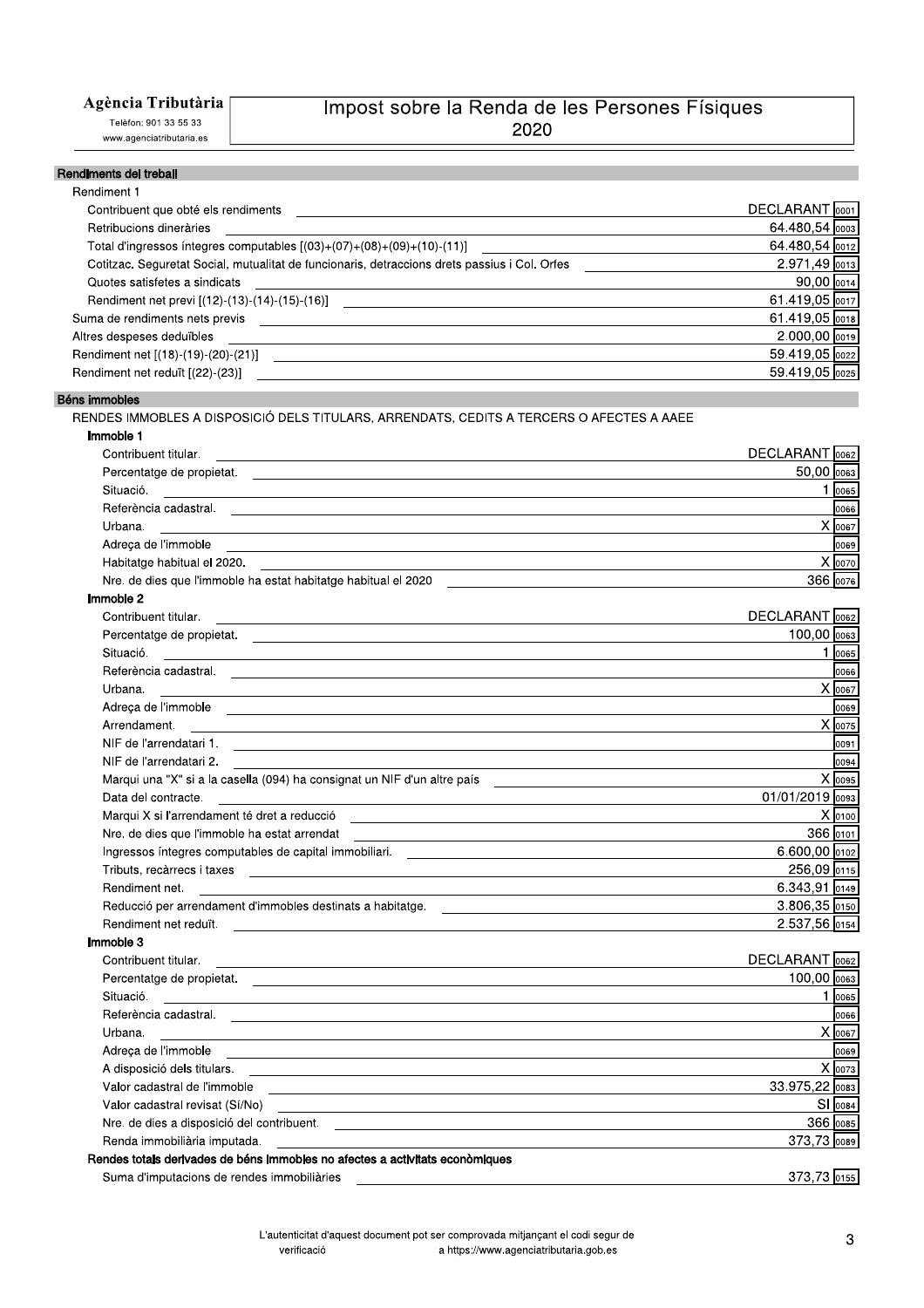| Agència Tributària                                               | Impost sobre la Renda de les Persones Físiques                                                                                                                                                                                                                                              |                              |
|------------------------------------------------------------------|---------------------------------------------------------------------------------------------------------------------------------------------------------------------------------------------------------------------------------------------------------------------------------------------|------------------------------|
| Telèfon: 901 33 55 33                                            |                                                                                                                                                                                                                                                                                             |                              |
| www.agenciatributaria.es                                         | 2020                                                                                                                                                                                                                                                                                        |                              |
|                                                                  | Suma de rendiments nets reduïts del capital immobiliari                                                                                                                                                                                                                                     | 2.537,56 0156                |
|                                                                  |                                                                                                                                                                                                                                                                                             |                              |
| Base imposable general i base imposable de l'estalvi             |                                                                                                                                                                                                                                                                                             |                              |
| <b>BASE IMPOSABLE GENERAL</b>                                    |                                                                                                                                                                                                                                                                                             |                              |
|                                                                  | Saldo net de rendiments a integrar en la base imposable general i de les imputacions de renda                                                                                                                                                                                               | 62.330,34 0432               |
|                                                                  | Base imposable general [(420)-(431)+(432)-(433)-(434)]                                                                                                                                                                                                                                      | 62.330,34 0435               |
| <b>BASE IMPOSABLE DE L'ESTALVI</b>                               |                                                                                                                                                                                                                                                                                             |                              |
| Base imposable de l'estalvi                                      |                                                                                                                                                                                                                                                                                             | $0,00$ $0460$                |
| Base liquidable general i base liquidable de l'estalvi           |                                                                                                                                                                                                                                                                                             |                              |
| DETERMINACIÓ DE LA BASE LIQUIDABLE GENERAL                       |                                                                                                                                                                                                                                                                                             |                              |
|                                                                  | Base liquidable general [(435)-(491)-(492)-(493)-(494)-(495)-(496)-(497)]                                                                                                                                                                                                                   | 62.330,34 0500               |
|                                                                  | Base liquidable general sotmesa a gravamen [(500)-(501)]                                                                                                                                                                                                                                    | 62.330,34 0505               |
|                                                                  | DETERMINACIÓ DE LA BASE LIQUIDABLE DE L'ESTALVI                                                                                                                                                                                                                                             |                              |
| Base liquidable de l'estalvi [(460)-(506)-(507)]                 |                                                                                                                                                                                                                                                                                             | $0,00$  0510                 |
| Adequació de l'impost a les circumstàncies personals i familiars |                                                                                                                                                                                                                                                                                             |                              |
| Mínim contribuent. Import estatal                                |                                                                                                                                                                                                                                                                                             | 5.550,00 0511                |
| Mínim contribuent. Import autonòmic                              | the control of the control of the control of the control of the control of the control of the control of the control of the control of the control of the control of the control of the control of the control of the control                                                               | 5.550,00 0512                |
| Mínim personal i familiar per calcular el gravamen estatal       |                                                                                                                                                                                                                                                                                             | 5.550,00 0519                |
|                                                                  | Mínim personal i familiar per calcular el gravamen autonòmic                                                                                                                                                                                                                                | 5.550,00 0520                |
|                                                                  | Mínim personal i familiar de la base liquidable general per calcular el gravamen estatal                                                                                                                                                                                                    | $5.550,00$ 0521              |
|                                                                  | Mínim personal i familiar de la base liquidable de l'estalvi per calcular el gravamen estatal                                                                                                                                                                                               | $0,00$ 0522                  |
|                                                                  | Mínim personal i familiar de la base liquidable general per calcular el gravamen autonòmic                                                                                                                                                                                                  | 5.550,00 0523                |
|                                                                  | Mínim personal i familiar de la base liquidable de l'estalvi per calcular el gravamen autonòmic                                                                                                                                                                                             | $0,00$ 0524                  |
|                                                                  |                                                                                                                                                                                                                                                                                             |                              |
| Càlcul de limpost i resultat de la declaració                    |                                                                                                                                                                                                                                                                                             |                              |
|                                                                  | Quota estatal corresponent a la base liquidable general sotmesa a gravamen                                                                                                                                                                                                                  | 9.475,08 0528                |
|                                                                  | Quota autonòmica corresponent a la base liquidable general sotmesa a gravamen                                                                                                                                                                                                               | 9.613,59 0529                |
|                                                                  | Quota estatal corresponent al mínim personal i familiar de B.L. general                                                                                                                                                                                                                     | 527,25 0530                  |
|                                                                  | Quota autonòmica corresponent al mínim personal i familiar de la B.L. general                                                                                                                                                                                                               | 527,25 0531                  |
| Quota estatal corresponent a la base liquidable general          |                                                                                                                                                                                                                                                                                             | 8.947,83 0532                |
|                                                                  | Quota autonòmica corresponent a la base liquidable general<br>the control of the control of the control of the control of the control of the control of the control of the control of the control of the control of the control of the control of the control of the control of the control | $9.086,34$ 0533              |
| Tipus mitjà estatal                                              |                                                                                                                                                                                                                                                                                             | 14,35 0534                   |
| Tipus mitjà autonòmic                                            |                                                                                                                                                                                                                                                                                             | 14,57 0535                   |
|                                                                  | Quota estatal corresponent a la base liquidable de l'estalvi sotmesa a gravamen                                                                                                                                                                                                             | $0,00$ 0536                  |
|                                                                  | Quota autonòmica corresponent a la base liquidable de l'estalvi sotmesa a gravamen                                                                                                                                                                                                          | $0,00$ 0537                  |
|                                                                  | Quota estatal corresponent al mínim personal i familiar de la BL de l'estalvi                                                                                                                                                                                                               | $0,00$ $0538$                |
|                                                                  | Quota autonòmica corresponent al mínim personal i familiar de la BL de l'estalvi                                                                                                                                                                                                            | $0,00$ 0539                  |
| Quota estatal corresponent a la base liquidable de l'estalvi     |                                                                                                                                                                                                                                                                                             | $0,00$ 0540                  |
|                                                                  | Quota autonòmica corresponent a la base liquidable de l'estalvi                                                                                                                                                                                                                             | $0,00$ 0541                  |
| Tipus mitjà estatal                                              | <u> 1989 - Johann John Stone, markin sanadi bashkan asl asl asl asl asl and the same of the same of the same of the same of the same of the same of the same of the same of the same of the same of the same of the same of the </u>                                                        | $0,00$ $0542$<br>$0,00$ 0543 |
| Tipus mitjà autonòmic                                            |                                                                                                                                                                                                                                                                                             |                              |
|                                                                  |                                                                                                                                                                                                                                                                                             | 8.947,83 0545                |
|                                                                  |                                                                                                                                                                                                                                                                                             | $9.086,34$ 0546              |
| Deduccions                                                       |                                                                                                                                                                                                                                                                                             |                              |
|                                                                  | Inversió amb dret a deducció: Construcció de l?habitatge habitual                                                                                                                                                                                                                           | $2.426,60$   B               |
|                                                                  | Import de la deducció per construcció de l'habitatge habitual, part estatal<br>the control of the control of the control of the control of the control of the control of                                                                                                                    | 181,99 0700                  |
|                                                                  | Import de la deducció per construcció de l'habitatge habitual, part autonòmica _______________________________                                                                                                                                                                              | 181,99 0701                  |
| Per inversió en habitatge habitual, part estatal                 | <u> 1989 - Johann Barbara, marka a shekara ta 1989 - An tsara tsa 1989 - An tsara tsa 1989 - An tsa 1989 - An tsa</u>                                                                                                                                                                       | 181,99 0547                  |
| Per inversió en habitatge habitual, part autonòmica              |                                                                                                                                                                                                                                                                                             | 181,99 0548                  |
|                                                                  | Import amb dret a deducció: Donatius a entitats regulades en la Llei 49/2002, de 23 de desembre                                                                                                                                                                                             | $5.214,00$ $H$               |
|                                                                  | Deducció per donatius a entitats regulades en la Llei 49/2002 amb límit 10% de la base liquidable                                                                                                                                                                                           | 1.892,40 0723                |
|                                                                  | Import amb dret a deducció: Quotes d?afiliació i aportacions a part. polítics federacions, coalicions o agrup. electorals                                                                                                                                                                   | $36,00$   M                  |
|                                                                  | Quotes d'afiliació a partits polítics, federacions, coalicions o agrup. electorals límit 10 % BL                                                                                                                                                                                            | 7,20 0725                    |
| Per donatius, part estatal                                       |                                                                                                                                                                                                                                                                                             | 949,80 0552                  |
| Per donatius, part autonòmica                                    |                                                                                                                                                                                                                                                                                             | $949,80$ 0553                |

Per donatius, part autonòmica

Deduccions autonòmiques de la Comunitat de les Illes Balears

Suma de deduccions autonòmiques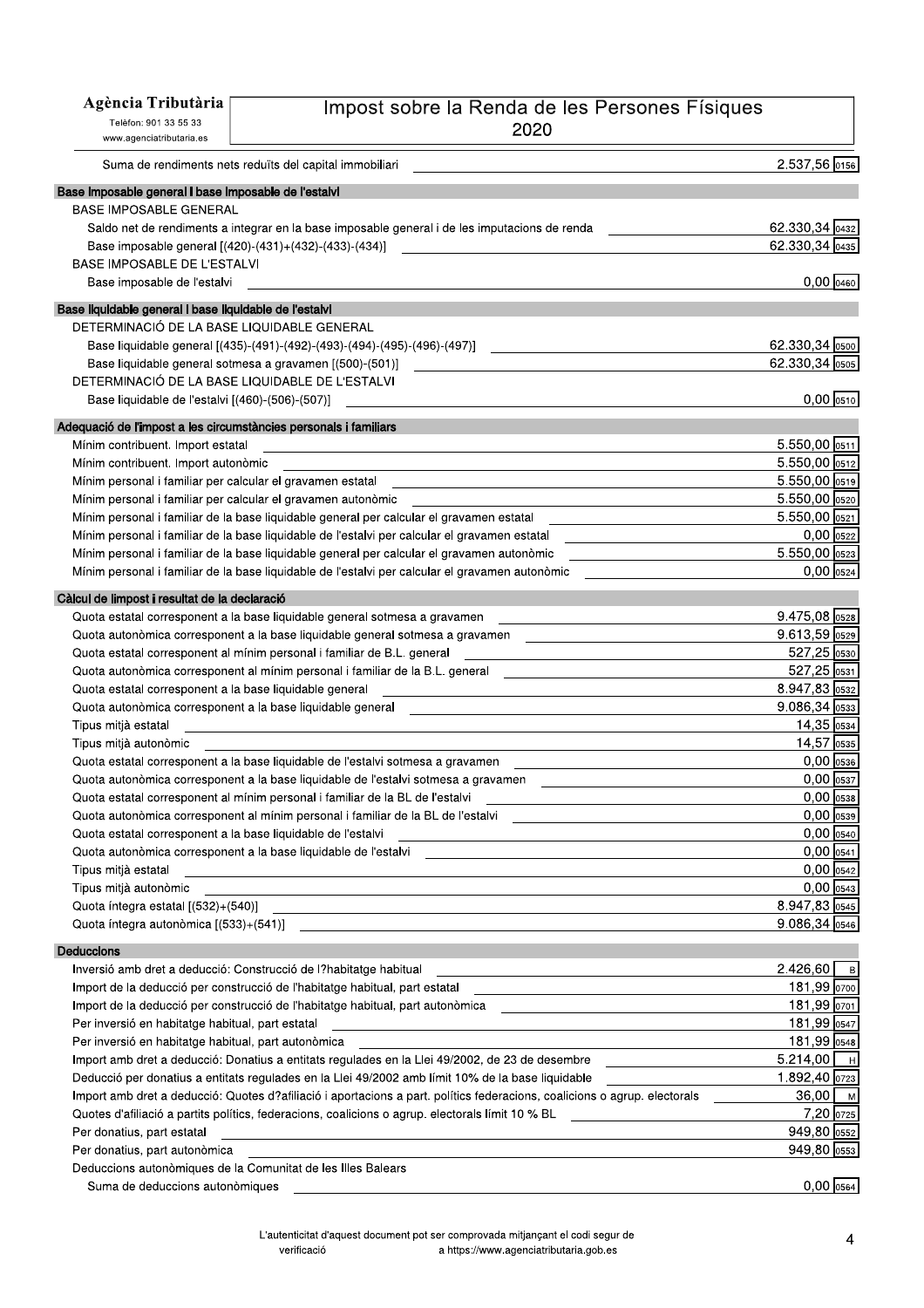### Agència Tributària

Telèfon: 901 33 55 33 www.agenciatributaria.es

## Impost sobre la Renda de les Persones Físiques 2020

#### Determinació de quotes líquides i resultats

| QUOTES LIQUIDES                                                                              |                  |
|----------------------------------------------------------------------------------------------|------------------|
| Quota líquida estatal [(545)-(547)-(549)-(550)-(552)-(554)-(556)-(558)-(560)-(562)-(565)]    | 7.816,04 0570    |
| Quota líquida autonòmica [(546)-(548)-(551)-(553)-(555)-(557)-(559)-(561)-(563)-(564)-(566)] | 7.954,55 0571    |
| Quota líquida estatal incrementada [(570)+(572)+(573)+(574)+(576)]                           | 7.816,04 0585    |
| Quota líquida autonòmica incrementada [(571)+(577)+(578)+(579)+(581)]                        | 7.954,55 0586    |
| QUOTA RESULTANT DE L'AUTOLIQUIDACIÓ                                                          |                  |
| Quota líquida incrementada total [(585)+(586)]                                               | 15.770,59 0587   |
| Quota resultant de l'autoliquidació ((587)-(588)-(589)-(590)-(591)]                          | 15.770,59 0595   |
| RETENCIONS I ALTRES PAGAMENTS A COMPTE                                                       |                  |
| Per rendiments del treball                                                                   | 15.977,33 0596   |
| Total de pagaments a compte [suma de $(592) + (593) + (594) + (596)$ a $(606)$ ]             | 15.977,33 0609   |
| RESULTAT DE LA DECLARACIÓ                                                                    |                  |
| Quota diferencial [(595)-(609)]                                                              | $-206,74$ 0610   |
| Resultat de la declaració                                                                    | $-206.74$ $0670$ |
| Import de l'IRPF que correspon a la comunitat autònoma de residència del contribuent         |                  |
|                                                                                              |                  |
| Quota líquida autonòmica incrementada                                                        | 7.954,55 0671    |
| Import de l'IRPF que correspon a la comunitat autònoma de residència del contribuent         | 7.954,55 0675    |